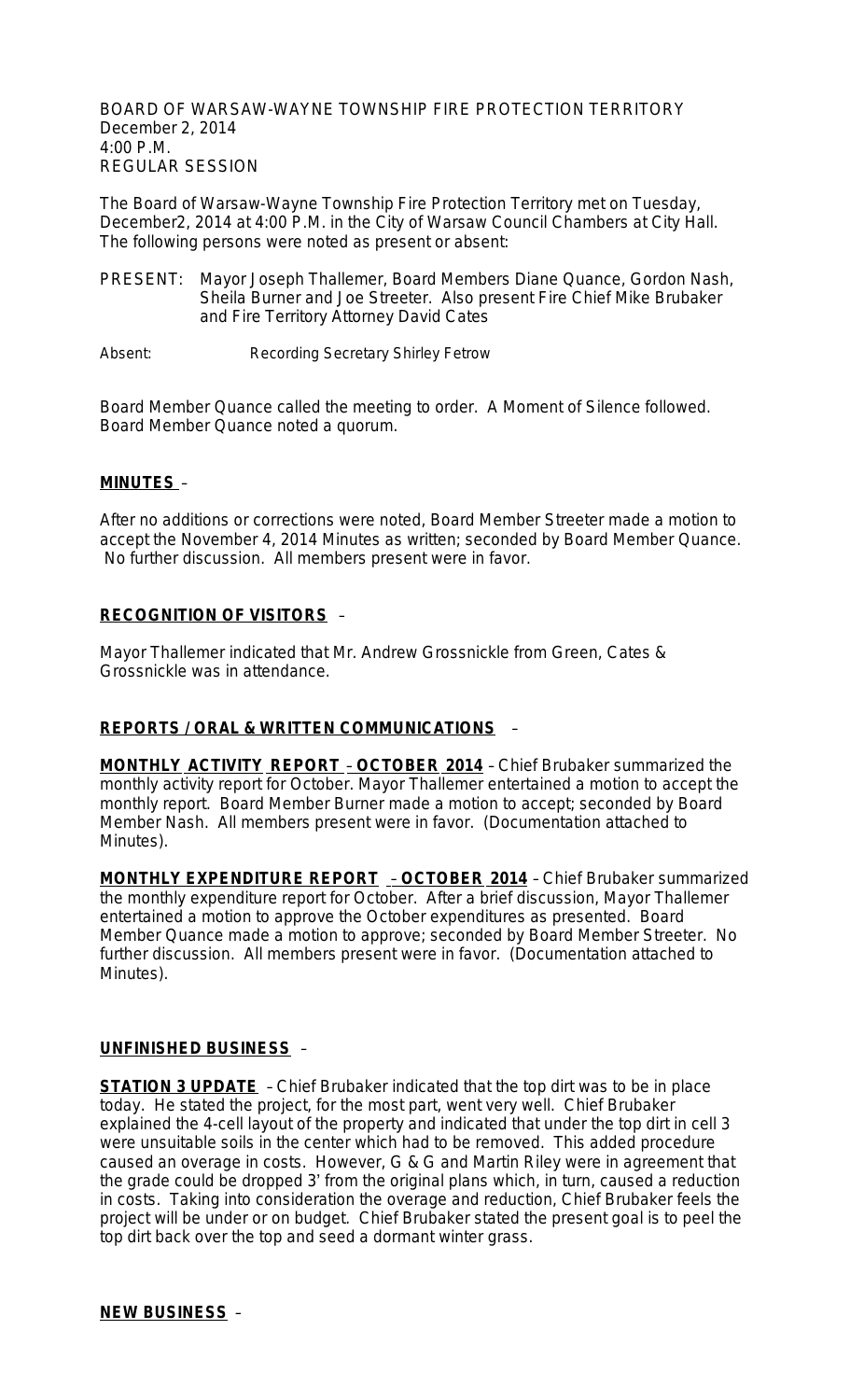## **TRANSFER OF FUNDS FROM OPERATING FUND TO EQUIPMENT**

**REPLACEMENT FUND** – Mayor Thallemer indicated that this transfer is provided statutorily and Chief Brubaker proposed transferring 5% of the operating fund to the equipment replacement fund in the amount of \$107,400.00. Board Member Quance made a motion to approve the transfer of funds; seconded by Board Member Nash. No further discussion. All members present were in favor. (Documentation attached to Minutes).

**2014 LINE 2 CUTS -** Mayor Thallemer indicated the Line 2 cuts have been previously approved at the Council Meeting. They reflect a reduction in spending in the 2014 operating budget in the amount of \$75,475.00. After no questions were raised, Mayor Thallemer entertained a motion to approve the 2014 Line 2 cuts. Board Member Nash made a motion to approve; seconded by Board Member Burner. All members present were in favor. (Documentation attached to Minutes).

**2015 LINE 1 CUTS** – Mayor Thallemer stated the 2015 Line 1 cuts were approved at the November 17, 2014 Common Council meeting. Mayor Thallemer noted the Line 1 cuts included cutting the 2 new firefighters addressed at the council meeting. Mayor Thallemer stated the \$454,660.00 cut will be made once the 1782 notice is received. Mayor Thallemer entertained a motion to approve the 2015 Line 1 cuts. Board Member Burner made a motion to approve; seconded by Board Member Nash. No further discussion. All members present were in favor except for Board Member Quance who opposed. (Documentation attached to Minutes).

**2015 WAGES** – Chief Brubaker presented the 2015 wages for the fire territory staff and fire territory board members. The fire territory wages reflect a 2% increase. The wages will be presented at the Board of Works on December 5, 2014 for approval. No further discussion. Mayor Thallemer entertained a motion to approve the 2015 wages. Board Member Streeter made a motion to approve; seconded by Board Member Quance. No further discussion. All members present were in favor. (Documentation attached to Minutes).

**ANDREW GROSSNICKLE** – **GREEN, CATES & GROSSNICKLE** – Chief Brubaker introduced Andrew Grossnickle from Green, Cates & Grossnickle. Mr. Grossnickle has been recommended as the fire territory attorney replacing David Cates who will be stepping down from his position effective January 1, 2015. Mr. Grossnickle briefly discussed his credentials. Attorney Cates noted that the Fire Territory Board will appoint an attorney at the reorganization meeting in January.

### **PROVIDER UNIT AND PARTICIPATING UNIT EXECUTIVE BOARD**

**APPOINTMENTS** – Mayor Thallemer noted that Board Member Nash and Board Member Burner have been appointed by Wayne Township and Board Member Quance and Mayor Thallemer have been appointed by the City to represent the Fire Territory Board for 2015. Mayor Thallemer indicated that he and Board Member Burner, representatives for the city and township, have agreed to retain Board Member Streeter for 2015.

#### **FIRE CHIEF RECOMMENDATION FROM EXECUTIVE BOARD TO PROVIDER UNIT** – Mayor Thallemer opened for discussion and asked the board members if they were making a continuing recommendation to retain Mike Brubaker as Fire Chief. Board Member Quance made the recommendation to retain Chief Brubaker as Fire Chief; seconded by Board Member Nash. All members present were in favor.

**RESCUE 2 SPEC AND BID WALK-IN** – Chief Brubaker stated that Rescue 2, according to the truck replacement plan, should have been replaced in 2012. With prior approval given, Chief Brubaker has been looking at specing a truck and indicated the department is ready to proceed with a bid spec. Chief Brubaker asked for permission to proceed. He indicated the truck is a line item in the 2015 equipment replacement fund budget. Mayor Thallemer noted the Common Council approved the appropriation for 2015 and fully supports the purchase. After a short discussion, Mayor Thallemer entertained a motion to give permission to proceed with the bid spec. Board Member Burner made a motion to approve; seconded by Board Member Nash. No further discussion. All members present were in favor.

## **TRAVEL R EQUESTS** –